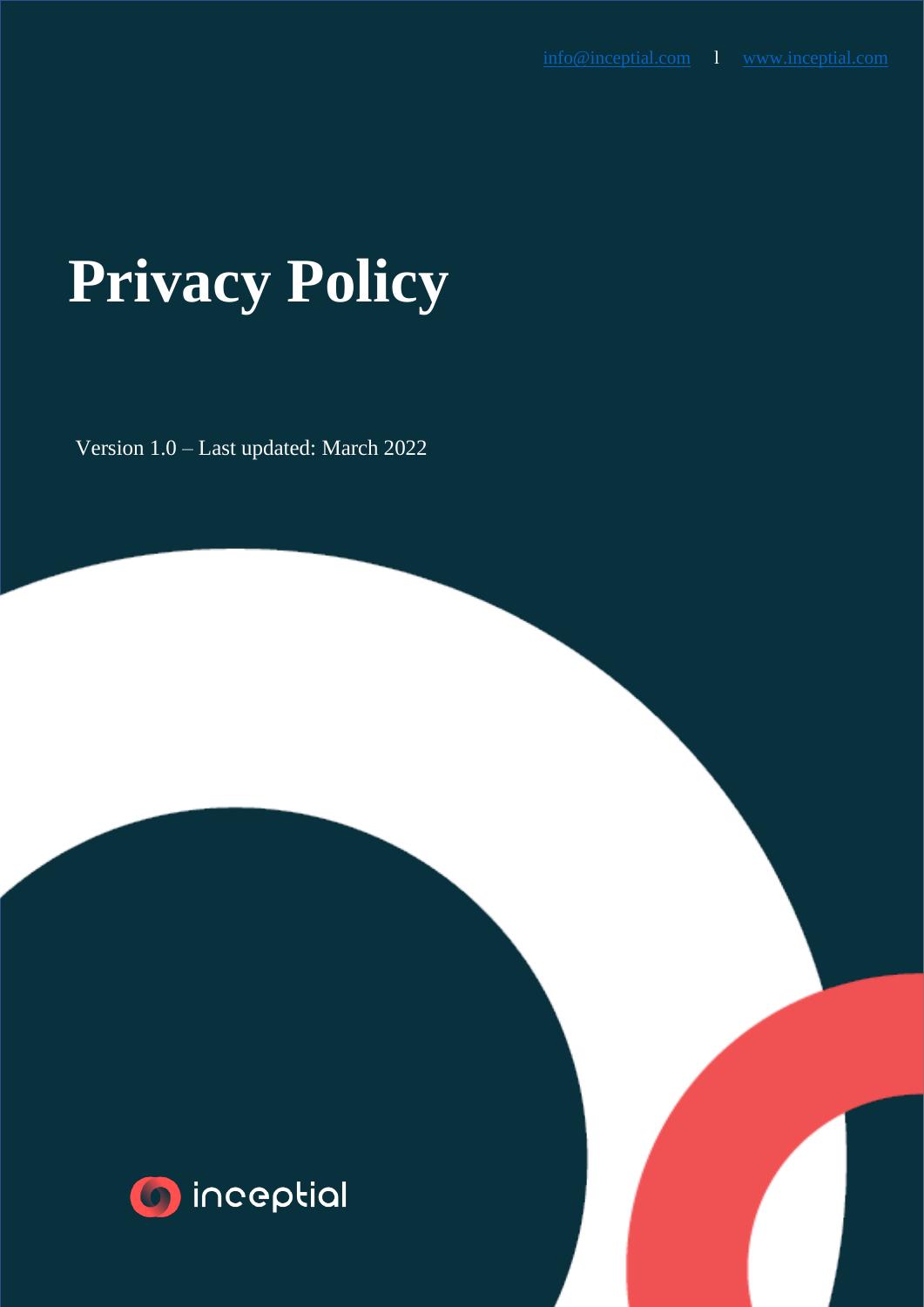

## **Our Commitment to You**

Thank you for showing interest in our service. In order for us to provide you with our service we are required to collect and process certain personal data about you and your activity.

By entrusting us with your personal data, we would like to assure you of our commitment to keep such information private and to operate in accordance with all regulatory laws and all EU data protection laws, including [General Data Protection Regulation \(GDPR\) 679/2016 \(EU\).](https://eur-lex.europa.eu/legal-content/EN/TXT/PDF/?uri=CELEX%3A32016R0679)

We have taken measurable steps to protect the confidentiality, security and integrity of this data. We encourage you to review the following information carefully.

#### **Grounds for data collection**

Processing of your personal information (meaning, any data which may potentially allow your identification with reasonable means; hereinafter "Personal Information") is necessary for the performance of our contractual obligations towards you and providing you with our services, to protect our legitimate interests and for compliance with legal and financial regulatory obligations to which we are subject.

*When you use our services, you consent to the collection, storage, use, disclosure and other uses of your Personal Information as described in this Privacy Policy*.

#### **How do we receive information about you?**

We receive your Personal Information from various sources:

1. When you voluntarily provide us your personal details in order to create a Live Trading Account (for example, your name and email address).

2. When you use or access our site and services, in connection with your use of our services (for example, your financial transactions).

3. From third party providers and services, such as credit reference agencies, fraud prevention agencies, identity verification vendors, banks, authentication service providers and public registers.

#### **What type of information we collect?**

In order to open an Inceptial account, and in order to provide you with our services we will need you to collect the following information:

#### Personal Information

We collect the following Personal Data about you:

- Registration data your name, email address, phone number, occupation, country of residency, and your age (in order to verify you are over 18 years of age and eligible to participate in ourservice).
- Verification data your personal documents with the personal data, including proof of identity and address, video or liveness check data, graphic images (images created by scanning, or photographic images), etc. and any other personal information required for Know-Your-Customer procedures according to the regulation.
- Voluntary data when you communicate with us(for example when you send us an email or use a "contact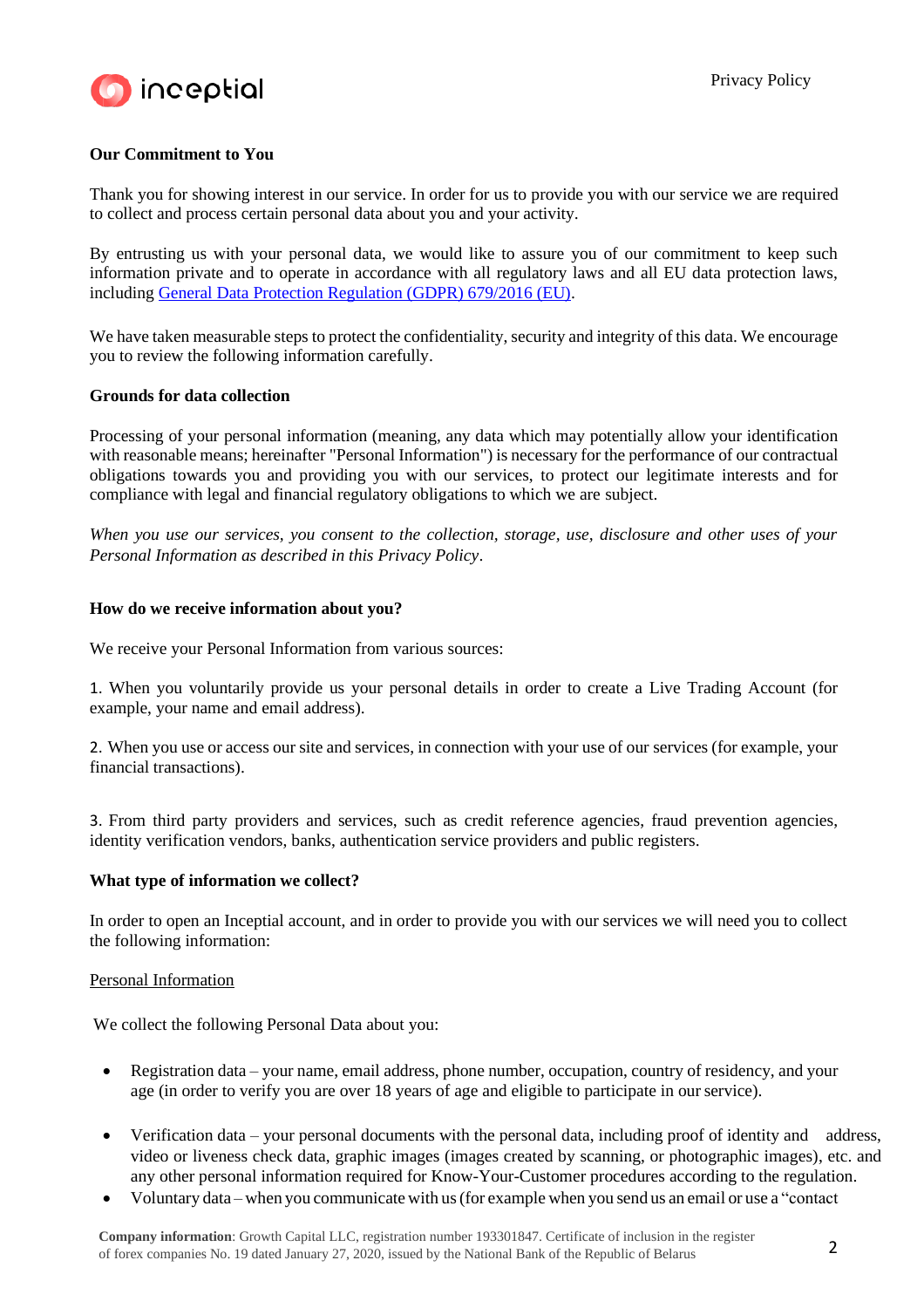

us" form on our site) we collect the personal data you provided us with.

- Financial data by its nature, your use of our services includes financial transactions, thus requiring us to obtain your financial details, which includes, but not limited to your payment details (such as bank account details and financial transactions performed through our services).
- Technical data we collect certain technical data that is automatically recorded when you use our services, such as your IP address, MAC address, device approximate location.

#### Non-Personal Information

We record and collect data from or about your device (for example your computer or your mobile device) when you access our services and visit our site. This includes, but not limited to: your login credentials, UDID, Google advertising ID, IDFA, cookie identifiers, and may include other identifiers such your operating system version, browser type, language preferences, time zone, referring domains and the duration of your visits. This will facilitate our ability to improve our service and personalize your experience with us.

If we combine Personal Information with non-Personal Information about you, the combined information will be treated as Personal Information for as long as it remains combined.

#### **Tracking Technologies**

When you visit or access our services we use (and authorize 3rd parties to use) pixels, cookies, events and other technologies ("Tracking Technologies"). Those allow us to automatically collect information about you, your device and your online behavior, in order to enhance your navigation in our services, improve our site's performance, perform analytics and customize your experience on it. In addition, we may merge information we have with information collected through said tracking technologies with information we may obtain from other sources and, as a result, such information may become Personal Information.

To learn more about our Tracking Technologies please visit our Cookie Page.

#### **How do we use the information we collect?**

- **Provision of service** we will use your Personal Data you provide us for the provision and improvement of our services to you.
- Marketing purposes we will use your Personal Data (such as your email address or phone number). For example, by subscribing to our newsletter you will receive tips and announcements straight to your email account. We may also send you promotional material concerning our services or our partners' services (which we believe may interest you), including but not limited to, by building an automated profile based on your Personal Data, for marketing purposes. You may choose not to receive our promotional or marketing emails (all or any part thereof) by clicking on the "unsubscribe" link in the emails that you receive from us. Please note that even if you unsubscribe from our newsletter, we may continue to send you service-related updates and notifications or reply to your queries and feedback you provide us.
- **•Opt-out of receiving marketing materials** If you do not want us to use or share your personal data for marketing purposes, you may opt-out in accordance with this "Opt-out" section. Please note that even if you opt-out, we may still use and share your personal information with third parties for nonmarketing.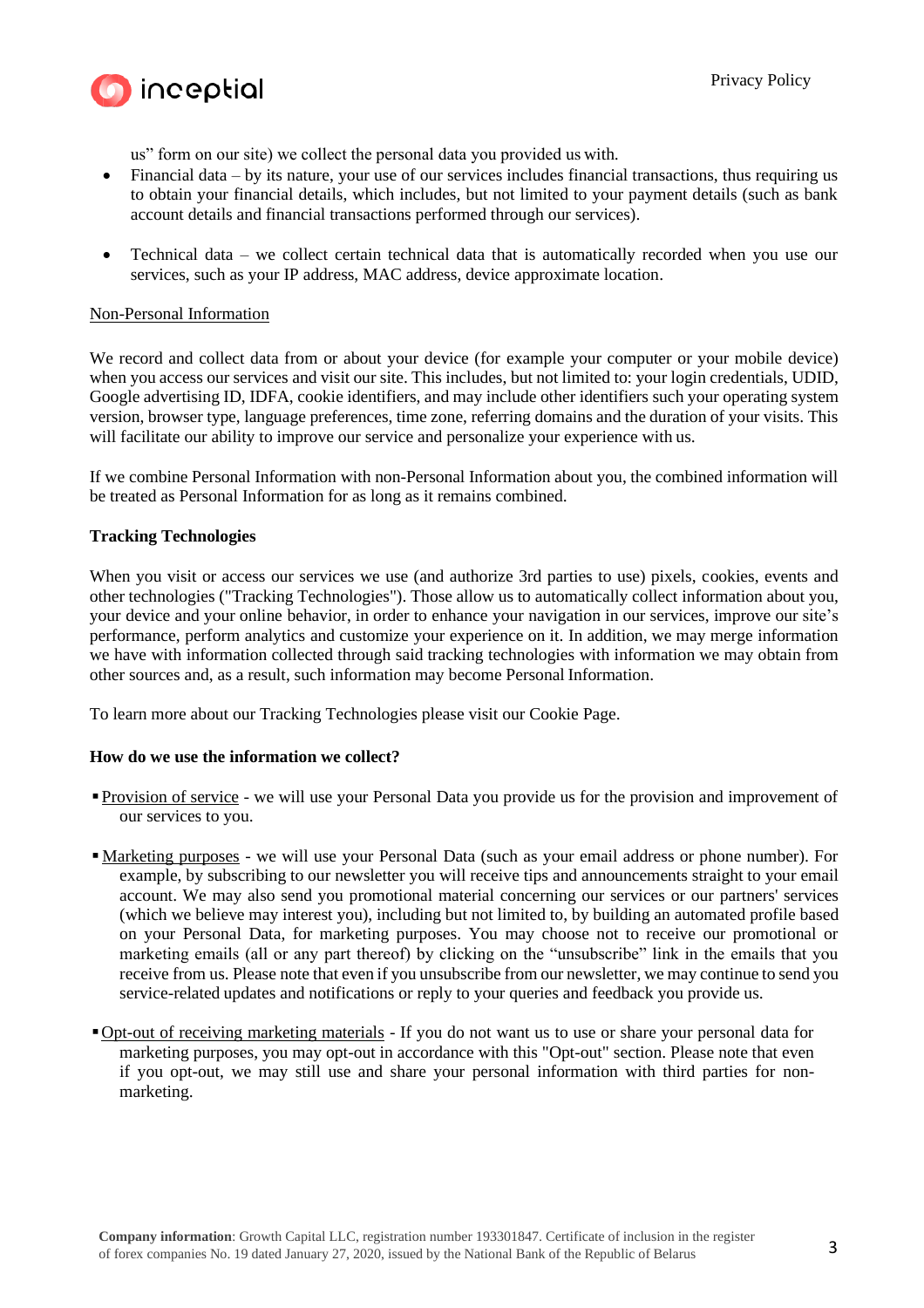

- purposes (for example to fulfill your requests, communicate with you and respond to your inquiries, etc.). In such cases, the companies with whom we share your personal data are authorized to use your Personal Data only as necessary to provide these nonmarketing services.
- Analytics, surveys and research we are always trying to improve our services and think of new and exciting features for our users. From time to time, we may conduct surveys or test features, and analyze the information we have to develop, evaluate and improve these features.
- Protecting our interests we use your Personal Data when we believe it's necessary in order to take precautions against liabilities, investigate and defend ourselves against any third-party claims or allegations, investigate and protect ourselves from fraud, protect the security or integrity of our services and protect the rights and property of Growth Capital LLC, its users and/or partners.
- Enforcing of policies we use your Personal Data in order to enforce our policies, including but limited to our Terms, or Client Agreement.
- Compliance with legal and regulatory requirements we also use your Personal Data in order to perform our regulatory requirements such as client identification or due diligence as stated in the Law of The Republic of Belarus dated June 30, 2014 No. 165-Z "ON ACTIONS TO PREVENT LEGITIMIZATION OF PROCEEDS OF CRIME AND FINANCING OF TERRORISM AND FINANCING WEAPONS OF MASS DESTRUCTION PROLIFERATION" and other requirements of the legislation of the Republic of Belarus.

#### **With whom do we share your personal information?**

- Internal concerned parties we share your data with companies in our group (outside the Republic of Belarus), as well as our employees limited to those employees or partners who need to know the information in order to provide you with our services.
- **Einancial providers and payment processors** we share your financial data about you for purposes of accepting deposits or performing risk analysis.
- Business partners we share your data with business partners, such as storage providers and analytics providers who help us provide you with our service.
- Legal and regulatory entities we may disclose any data in case we believe, in good faith, that such disclosure is necessary in order to enforce our Terms or Client Agreement, take precautions against liabilities, investigate and defend ourselves against any third-party claims or allegations, protect the security or integrity of the site and our servers and protect the rights and property of Growth Capital LLC, its users and/or partners. We may also disclose your personal data were requested by our supervisor (the National Bank of Belarus), or any other regulatory authority having control or jurisdiction over us, you or our associates or in the territories we have clients or providers, as a broker.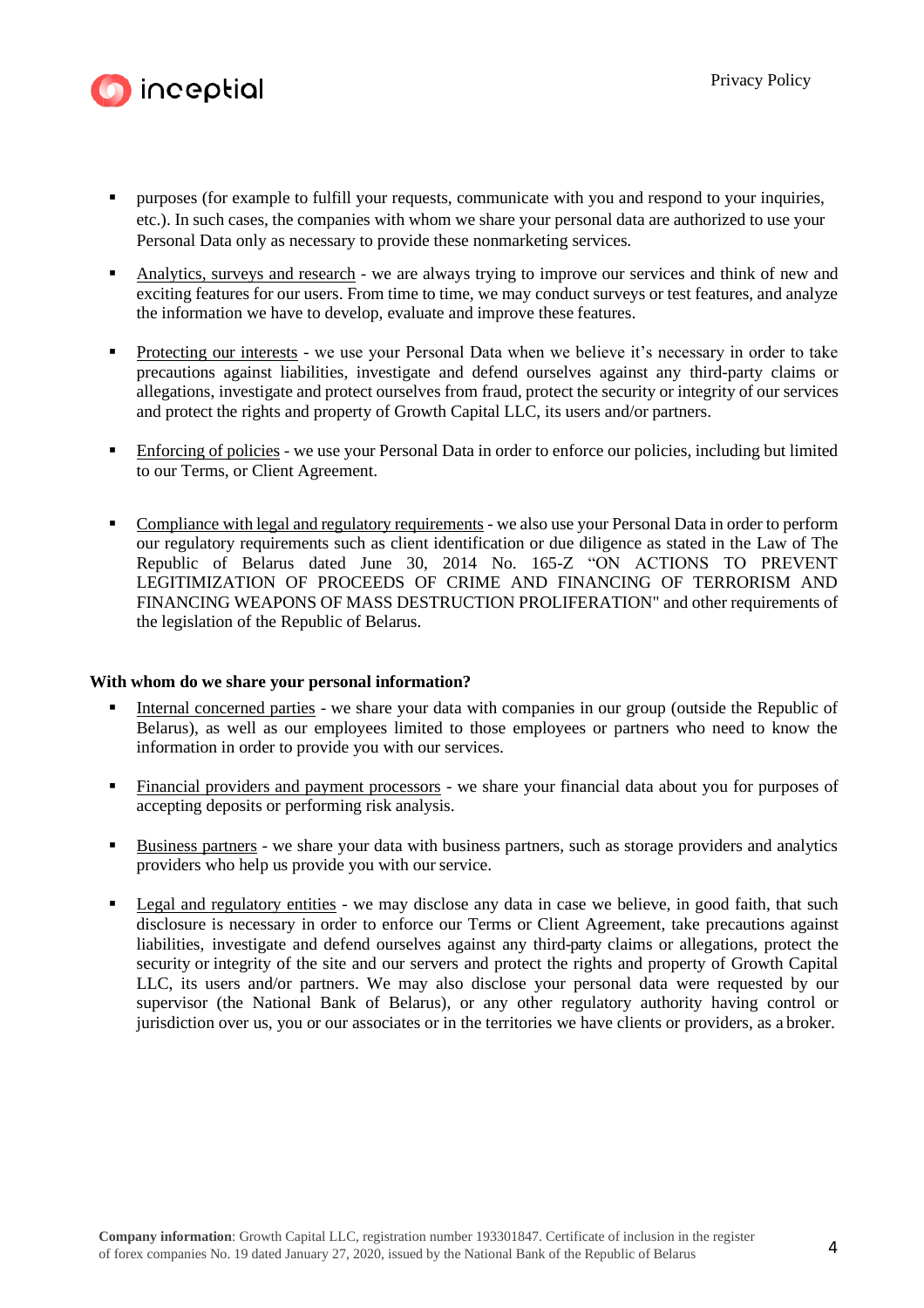

### **How we protect your information**

We have implemented administrative, technical, and physical safeguards to help prevent unauthorized access, use, or disclosure of your personal information. We use 'Secure Socket Layer (SSL)' as well as 'Transport Layer Security (TLS)' encryption technologies in order to protect the information that is being submitted to us by you.

Your information is stored on secure servers and isn't publicly available. We limit access of your information only to those employees or partners that need to know the information in order to enable the carrying out of the agreement between us. You need to help us prevent unauthorized access to your account by protecting your password appropriately and limiting access to your account (for example, by signing off after you have finished accessing your account). You will be solely responsible for keeping your password confidential and for all use of your password and your account, including any unauthorized use.

While we seek to protect your information to ensure that it is kept confidential, we cannot absolutely guarantee its security. You should be aware that there is always some risk involved in transmitting information over the internet. While we strive to protect your Personal Information, we cannot ensure or warrant the security and privacy of your personal Information or other content you transmit using the service, and you do so at your own risk.

#### **Cookie Disclosure**

Cookies are small text files that are placed on your computer by websites that you visit. They are widely used in order to make websites work, or work more efficiently, as well as to provide information to the owners of the site. NBHM use cookies to personalise content and ads, to provide social media features and to analyse our traffic. NBHM also share information about your use of our site with our social media, advertising and analytics partners who may combine it with other information that you've provided to them or that they've collected from your use of their services.

| <b>Name</b>            | <b>Expiry</b> | <b>Purpose description</b>                                                                                                |
|------------------------|---------------|---------------------------------------------------------------------------------------------------------------------------|
| $\mathbf{g}$ a         | 2 years       | Used by Google Universal Analytics to distinguish unique users                                                            |
|                        |               | by assigning a randomly generated number as a client identifier.                                                          |
| $_$                    | 1 day         | Used by Google Universal Analytics to throttle request rate.                                                              |
| $\_gid$                | 1 day         | Used by Google Universal Analytics to store and update a unique<br>value for each page visited.                           |
| $pk_id$                | 1 year        | Used by Matomo Analytics Platform to help us track visitor<br>behaviour and measure site performance.                     |
| $pk\_ses$              | $1$ day       | Used by Matomo Analytics Platform to track page requests from<br>the visitor during the session.                          |
| $_{\rm 1}$ fbp         | 3 months      | Used by Facebook to deliver a series of advertisement<br>products such as real time bidding from third party advertisers. |
| freshworkss360-<br>vid | 1 year        | Website Live Chat Software by Freshworks                                                                                  |

The table below explains the cookies we use and why.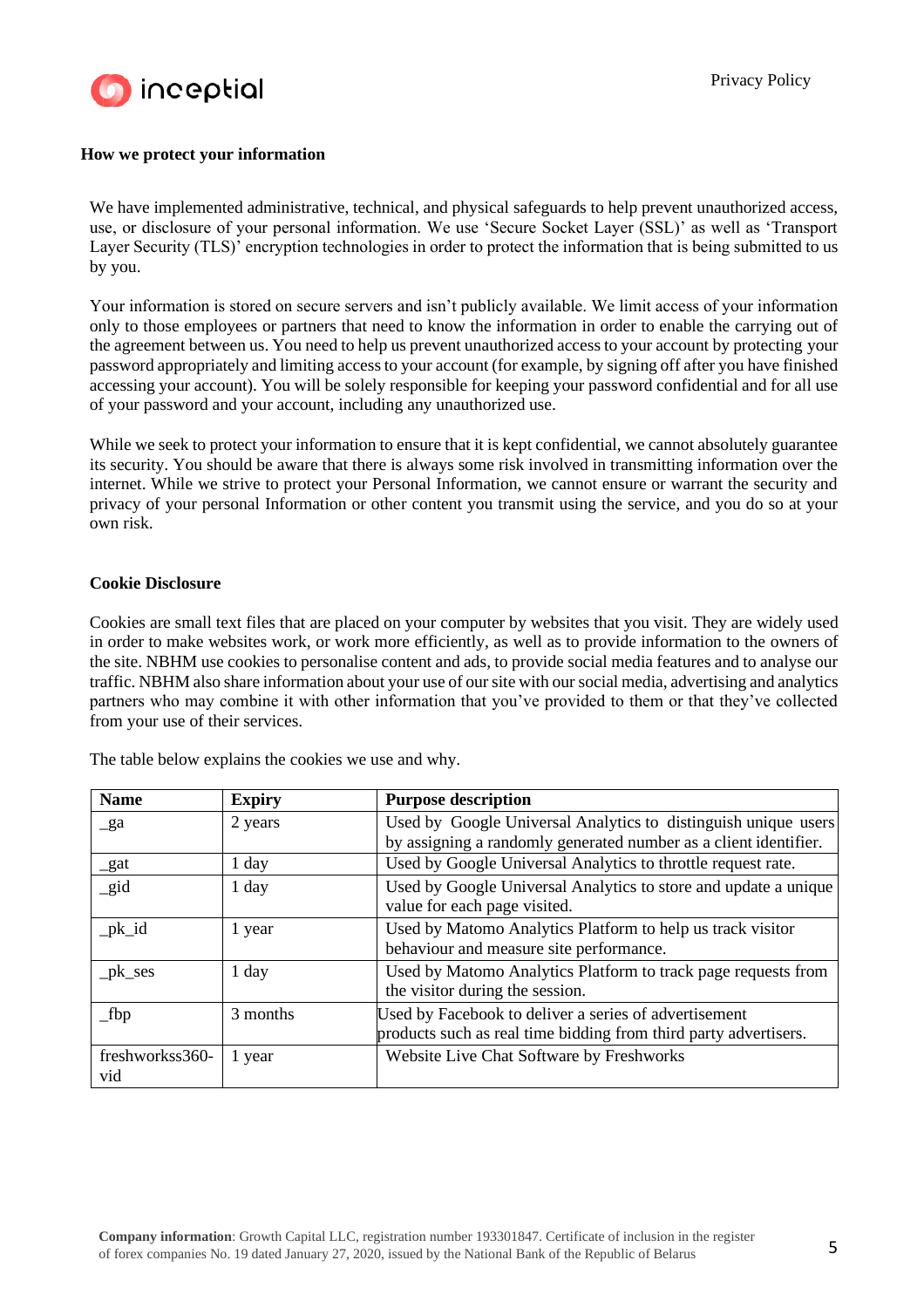

| CP-SessionID | 1 day | These cookies keep track of non-personally identifiable            |
|--------------|-------|--------------------------------------------------------------------|
|              |       | information about users of the my.nbhm.eu site, including:         |
|              |       | browser used to access the site, date and time, the URL of the     |
|              |       | page being loaded, users who have visited a particular             |
|              |       | website(s), any previously assigned cookie identification (a       |
|              |       | unique identifier assigned to a user to identify repeat visitors), |
|              |       | browser window size, the geographic location of the user,          |
|              |       | device and operating system used to access the Site.               |
|              |       |                                                                    |

Most web browsers allow some control of most cookies through the browser settings. To find out more about cookies, including how to see what cookies have been set, visit allaboutcookies.org Find out how to manage cookies on popular browsers:

- Google [Chrome](https://www.google.com/intl/el/chrome/)
- [Microsoft](https://www.microsoft.com/en-us/edge) Edge
- **[Mozilla](https://www.mozilla.org/el/firefox/new/) Firefox**
- **Internet Explorer**
- [Opera](https://www.opera.com/?utm_campaign=%2300%20-%20WW%20-%20Search%20-%20EN%20-%20Branded&gclid=Cj0KCQjwsuP5BRCoARIsAPtX_wEp7rXanTyrVDb_s_cU-AidfkSTRZw5YOsP37wqDsr8Up-QqRhp2DUaAtM0EALw_wcB)
- [Apple](https://www.apple.com/safari/) Safari

To opt out of being tracked by Google Analytics across all websites: [Google Analytics Opt-out Browser Add-on](https://tools.google.com/dlpage/gaoptout)

Visit [Off-Facebook Activity](https://www.facebook.com/off-facebook-activity) tool page to Manage Your Off-Facebook Activity or Clear History. That page can tell you which companies are supplying Facebook with information about your real-world activity.

## **Retention**

We will retain your personal information for as long as necessary to provide our services, and as necessary to comply with our legal obligations, resolve disputes, and enforce our policies. Retention periods will be determined taking into account the type of information that is collected and the purpose for which it is collected, bearing in mind the requirements applicable to the situation and the need to destroy outdated, unused information at the earliest reasonable time. Under applicable regulations, we will keep records containing client personal data, trading information, account opening documents, communications and anything else as required by applicable laws and regulations.

## **HOW TO CONTACT US?**

If you decide to terminate your account, you may do so by emailing us at [https://inceptial.com/.](https://inceptial.com/) If you Terminate your account, please be aware that personal information that you have provided us may still be maintained for legal and regulatory reasons (as described above), but it will no longer be accessible via your account.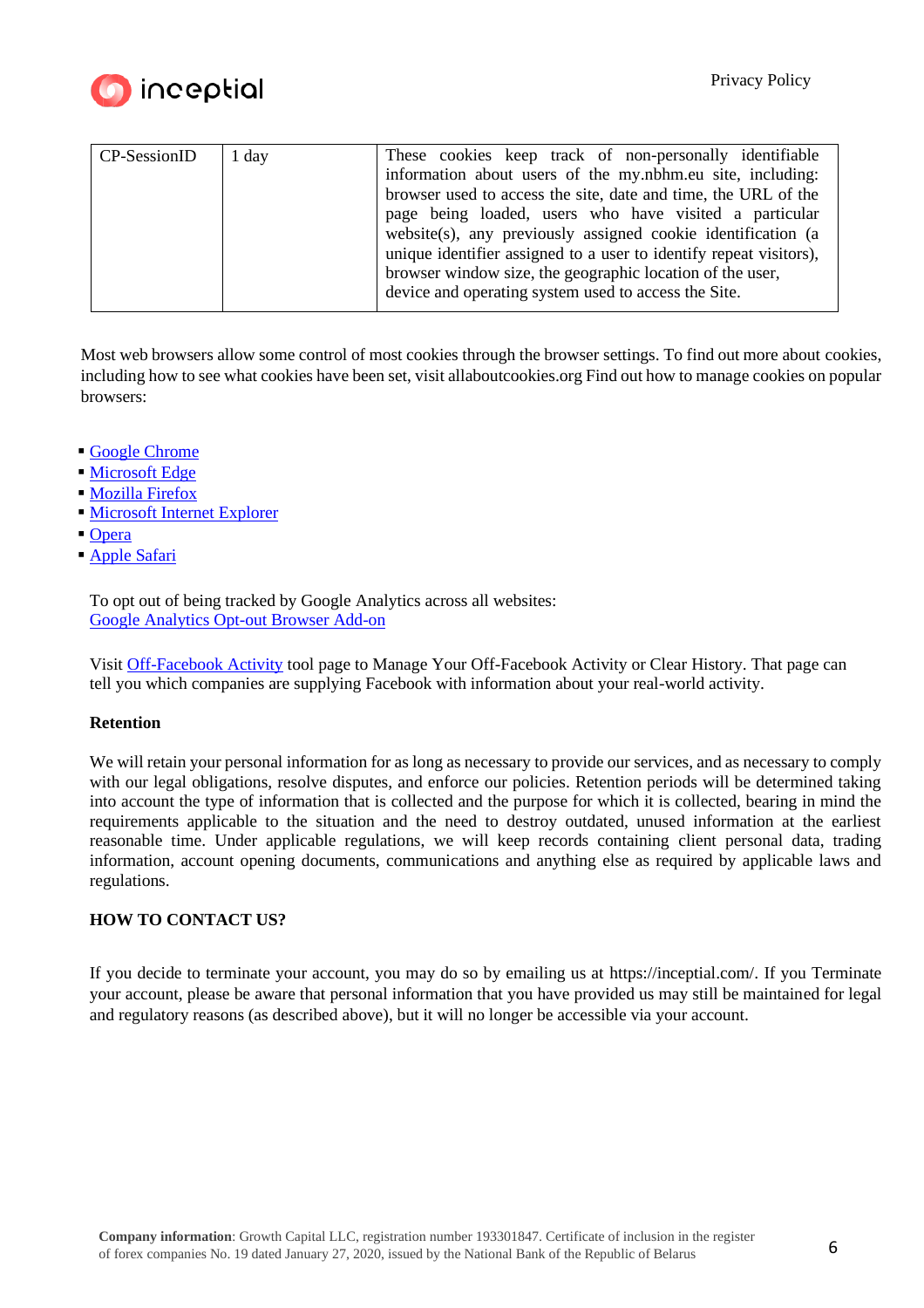

## **Updates to this Policy**

This Privacy Policy is subject to changes from time to time, at our sole discretion. The most current version will always be posted on our website (as reflected in the "Last Updated" heading). You are advised to check for updates regularly. In the event of material changes, we will provide you with a notice. By continuing to access or use our services after any revisions become effective, you agree to be bound by the updated Privacy Policy.